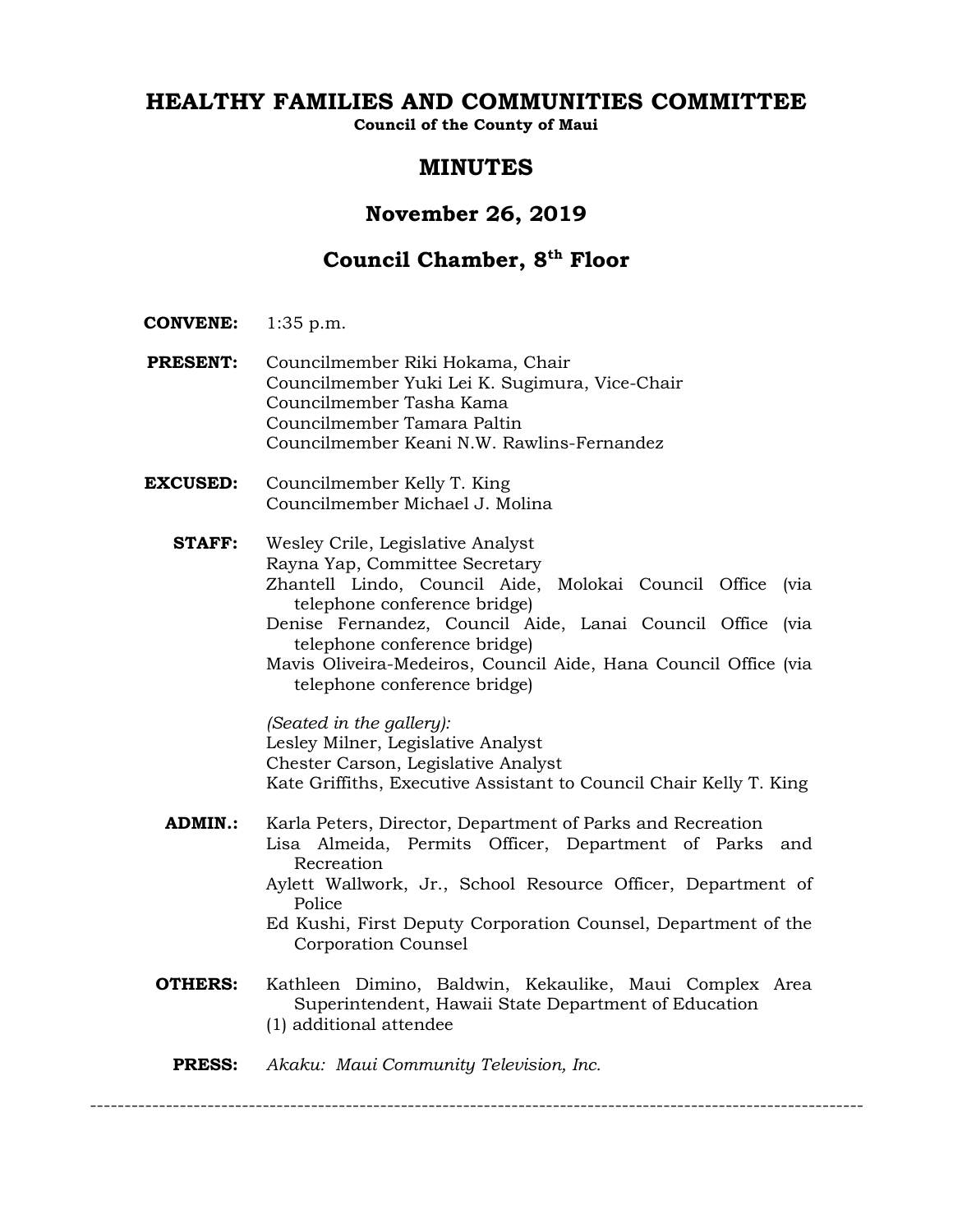CHAIR HOKAMA: *. . .(gavel). . .* We shall bring the Council's Committee on Healthy Families and Communities regular meeting of Tuesday, the  $26<sup>th</sup>$  of November, 2019, come to order. This afternoon, present are our Vice-Chair, Ms. Sugimura.

VICE-CHAIR SUGIMURA: Good afternoon, Chair.

CHAIR HOKAMA: Good afternoon. And our Committee Members: Ms. Kama --

COUNCILMEMBER KAMA: Aloha, Chair.

CHAIR HOKAMA: --aloha--and Ms. Paltin.

COUNCILMEMBER PALTIN: Aloha 'auinala, Chair.

- CHAIR HOKAMA: Aloha. Okay. At this time, do we have any requests in the Chambers for testimony?
- MR. CRILE: No testimony at this time.
- CHAIR HOKAMA: Okay. We have no requests for testimony in the Chambers. We also recognize Ms. Rawlins-Fernandez. Thank you.

COUNCILMEMBER RAWLINS-FERNANDEZ: Aloha, Chair.

CHAIR HOKAMA: We'll go to our Hana Office and ask if there's anyone wishing to provide testimony this afternoon, please. Are they on?

MR. CRILE: Hello, Hana?

CHAIR HOKAMA: Lanai Office, anyone wishing to provide testimony?

MR. CRILE: *. . .(Inaudible). . .*

CHAIR HOKAMA: Okay. We'll proceed.

### **ITEM HFC-23: MAUI INTERSCHOLASTIC LEAGUE FEES FUND** (CC 19-247)

CHAIR HOKAMA: This afternoon, this'll be to just get some discussion and information understood, especially areas of potential misunderstanding of jurisdiction, especially use of County assets or facilities in relations to either Department of Education activities, such as MIL or any other uses whether it be for parking or other accessory uses that has been . . . again, we're going to recognize whether or not what is the authorization and its current status with the County. Again, whether it be regarding government roads, this is an area of some contention for other sister jurisdictions. So, we'll make sure that for this County we understanding where the division line is on responsibility and liabilities. Okay. With that, we'll start with HFC-23, which comes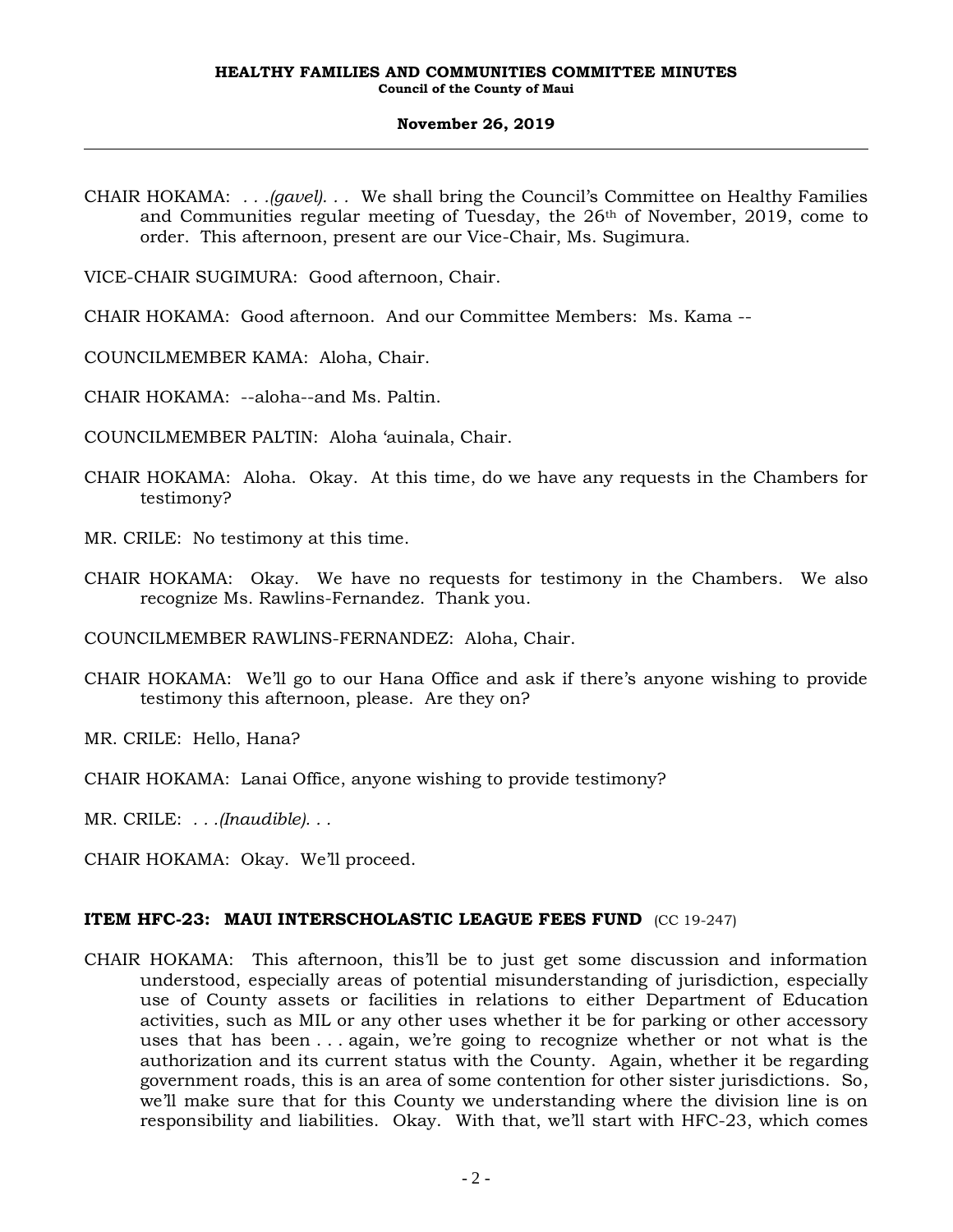#### **HEALTHY FAMILIES AND COMMUNITIES COMMITTEE MINUTES Council of the County of Maui**

#### **November 26, 2019**

under a communication, 19-247, as it regards to the Maui Interscholastic League Fees Fund. Again, some of the historics we entered in an agreement in the past under Chairman Kawano, and I think it was Secretary Lee of the MIL whereby the County we considered waiving all use and fees of our athletic facilities for the MIL and that the MIL would then use that to advocate and support intraleague travel so that all our teams within the County had the ability to travel to and fro for Interscholastic League requirements and balance out the travel cost. They were to also come back with annual reports on how that money was collected and administered and what is the balances and results of our funding support. We never got one. So, we have now taken back the agreement whereby the League will be assessed whatever fees and we, the Council, shall appropriate to the League appropriate travel support for our schools. We're going to ask the Department, under our Director, for any opening comments.

- MS. PETERS: Good afternoon, Chair and Committee. So, in May of 2018, Chapter 3.39 was created to establish a fund known as the Maui Interscholastic League Fund. All fees paid to the Department for Hawaii high school athletic events are deposited into this special fund. Right now, we have about \$18,000 in that special revenue fund. And the Department, since our last meeting in July, is actively working on a grant process utilizing the Chapter 3.36 for grants to be able to identify a procedure on how to disburse and allocate the funds and then that would be coming through the Budget and also through this Committee for review.
- CHAIR HOKAMA: Okay. Before I ask for comments from the Committee. We're very fortunate that we have the District Superintendent from the Department that has agreed to join us, so we appreciate and thank her, Ms. Kathleen Dimino. And I would ask if you would have any comments you wish to share with us at this time?
- MS. DIMINO: So, I was . . .*(inaudible)*. . . I was asked to come to address some specific violations. In order to respond to any MIL issues, we need to have our MIL director here. I can't respond to MIL issues.
- CHAIR HOKAMA: Okay. Okay, no, no, no, I just thought that if you had any comments you guys may have wanted to ask or comment as it regards to our ability to support the Interscholastic transportation expenses.
- MS. DIMINO: Just our appreciation if, you know, if that is to occur. But again any specifics around MIL I need to have our director here. But we appreciate any support we get for our kids. Thank you.
- CHAIR HOKAMA: Okay. Thank you very much. Ms. Sugimura, we'll start with you.
- VICE-CHAIR SUGIMURA: Okay. So, I was just curious how much is collected per year or do you have any kind of breakdown?

CHAIR HOKAMA: Director?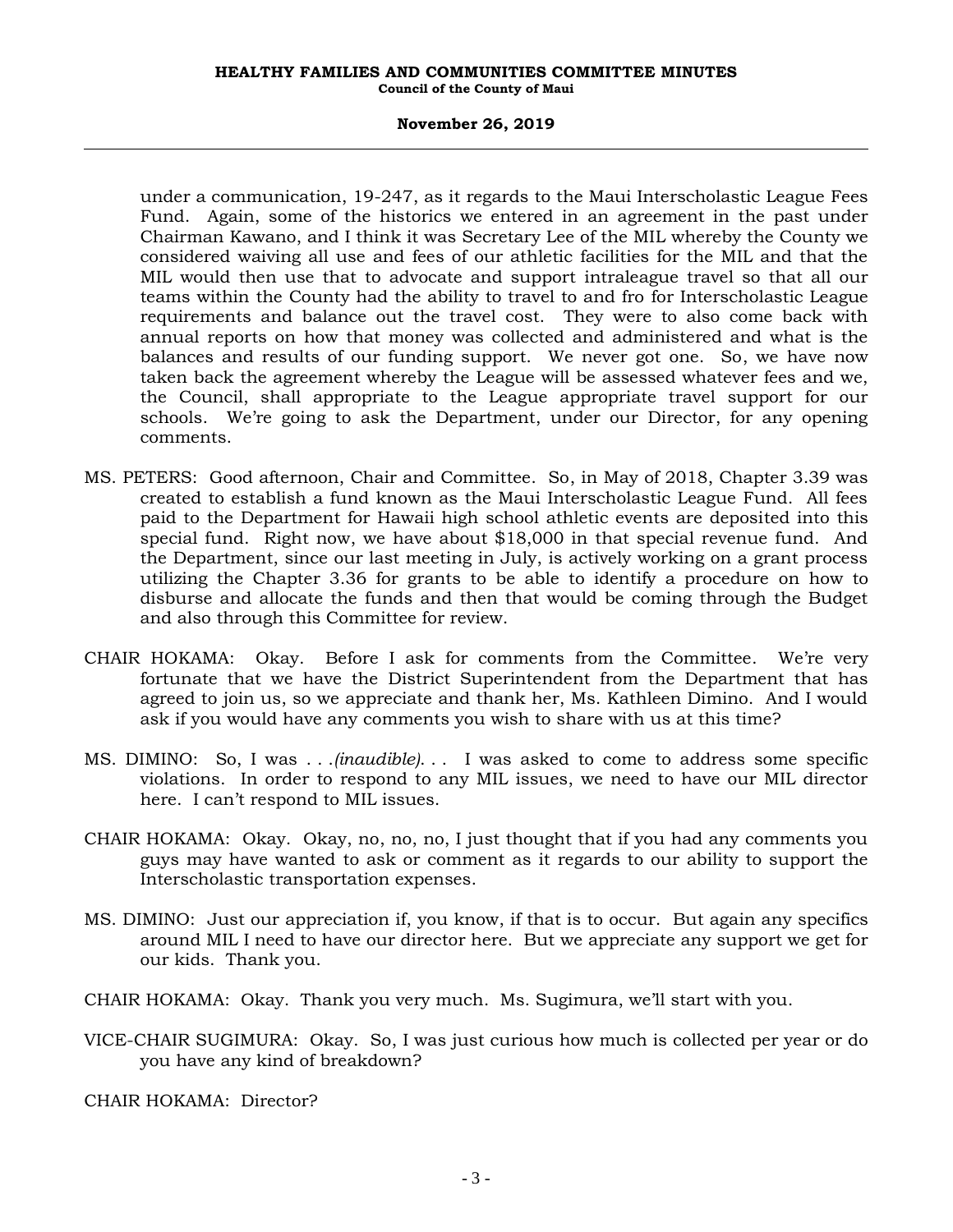MS. PETERS: Chair, thank you. I'm going to defer to Lisa Almeida, our Parks Permit Officer.

MS. ALMEIDA: Good afternoon, Chair. So, Councilmember, looking at last fiscal year we collected just under \$19,000, that includes not only fees collected from the Maui Interscholastic League but also all Hawaii high school athletic events.

VICE-CHAIR SUGIMURA: So, all of that would go towards this program, the grant program?

MS. ALMEIDA: For last fiscal, yes, would be just under 19,000.

VICE-CHAIR SUGIMURA: And that's a full year?

MS. ALMEIDA: That's a full fiscal year yes. So, July 1<sup>st</sup> through June  $30<sup>th</sup>$ .

VICE-CHAIR SUGIMURA: Is it primarily War Memorial or what facilities is it?

- MS. ALMEIDA: The highest revenue earning areas are the two stadiums due to the rates and fees set for those areas. But it also includes any areas where the MIL or possibly a high school could be conducting a tournament or competition where they collect gate, when gate is collected that's when the rates and fees go up.
- VICE-CHAIR SUGIMURA: So, this is all the islands, I mean Molokai and Lanai are also included in that amount?
- MS. ALMEIDA: Yes, and it would also be any gym, gym use --

VICE-CHAIR SUGIMURA: Gym use.

- MS. ALMEIDA: --is often where gate is collected as well.
- VICE-CHAIR SUGIMURA: Okay. I guess I'll wait to hear more about the grant, what your process will be and what the requirements are. I'm sure they could use more money than that. But I'm sure every penny is appreciated right because travel is expensive. So, thank you. Thank you, Chair.

CHAIR HOKAMA: Okay. Ms. Paltin?

COUNCILMEMBER PALTIN: Thank you, Chair. Thank you, Director and Ms. Almeida and Ms. Dimino, for being here. My question was when the Parks and Recreation came to speak to the West Maui CPAC, some of the CPAC members were concerned because they live close to the school, but they're not allowed to use the school playground. And I think Ms. Sugimura had a similar situation up there and then the County then had to build a new playground. So, I'm all for supporting all of our kids equally, and I'm all for giving them money to travel but is there any kind of reciprocation possible? Like a joint-use agreement? I'm all for using all the funds for all the high school travel but is there a way that kids in the neighborhood of Maui County could then use the playgrounds of the DOE schools?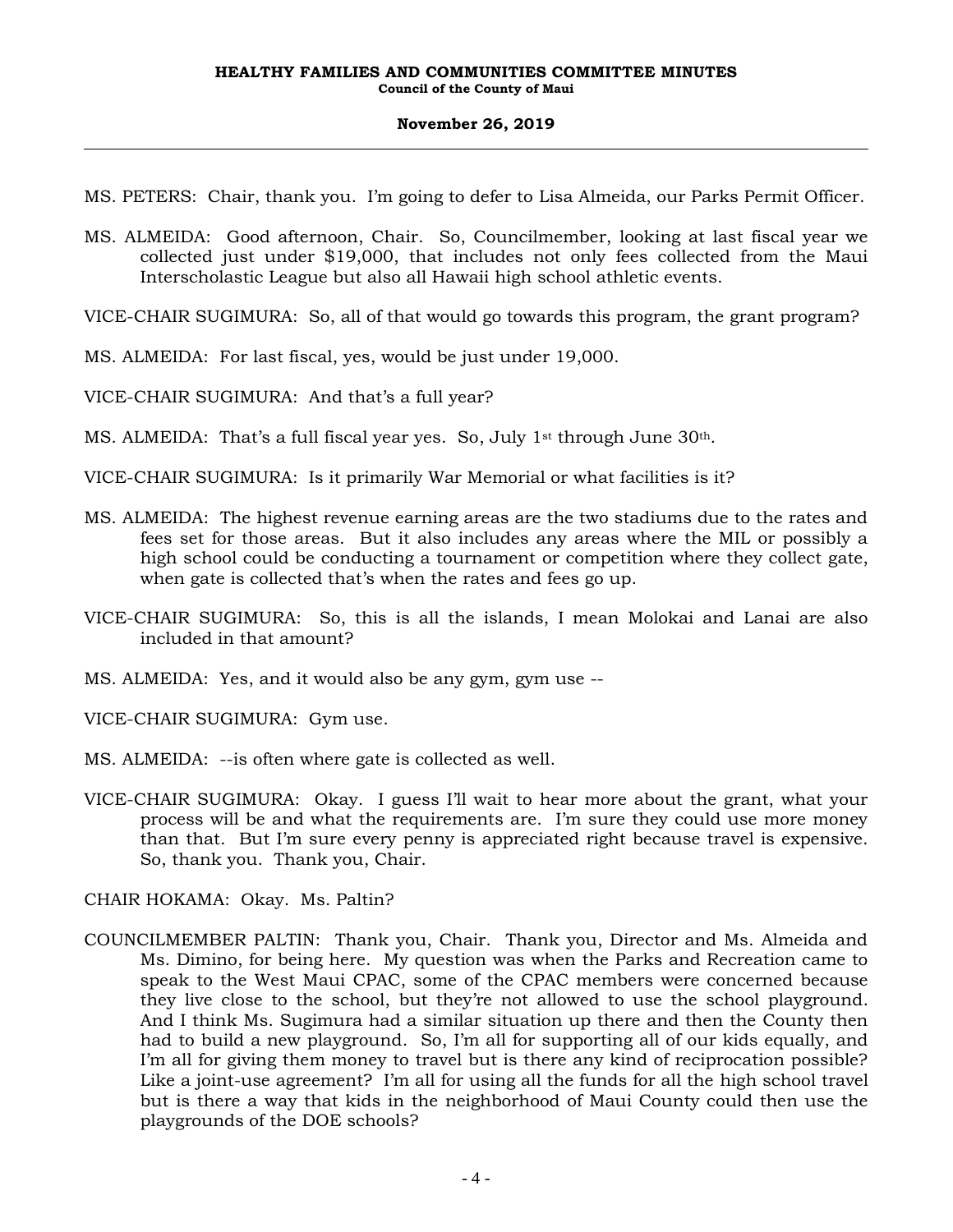CHAIR HOKAMA: Director?

- MS. PETERS: Thank you, Chair. So, in 1972 there was a shared-use agreement between the State and County for use of lands. We typically go by that agreement, but it seems as though the use is more on County property and so that's something that we would like to work with the DOE and the State and being able to have fair and equitable use both ways.
- COUNCILMEMBER PALTIN: Ms. Dimino, is that something that you've noticed that the County is giving more to the State in using our properties than the State being sharing with the County of using of playgrounds for underserved neighborhoods?
- MS. DIMINO: Many of our schools have to do a use of facilities for use of parks for playgrounds. We do have a good amount of our schools that have to do that, there aren't very many of our schools that are able to use their own. At the elementary school level for example, Pukalani uses the community park. I don't have the list in my head but it's more that than the other way.

CHAIR HOKAMA: Yeah. So, you know Ms. Paltin . . .

COUNCILMEMBER PALTIN: I'm meaning like there's folks . . . like you want this money for us it will help your school, are you willing to help the County out? Because we have kids in neighborhoods that are far from a County park and they would love to use the playground during off hours of school, and we're happy to, you know, help all the kids. But it's hard, you know, being a parent of a small kid and they're right next to a nice playground, like Kamehameha III and you cannot use it because it's DOE.

CHAIR HOKAMA: So --

COUNCILMEMBER PALTIN: Or in Ms. Sugimura's case.

CHAIR HOKAMA: --we'll talk more about that on the next item.

COUNCILMEMBER PALTIN: Oh, okay.

CHAIR HOKAMA: Yeah. Let's focus more on the MIL at this time --

UNIDENTIFIED SPEAKER: The fees.

CHAIR HOKAMA: --and how we've set up this fee structure through our budget process that will be part of a fund that we've already exercised. How we're going to do the setup and administration, the collection, and then the appropriation disbursement that the Council will decide upon. So, Council will have the final say on how the monies will be distributed from the fund.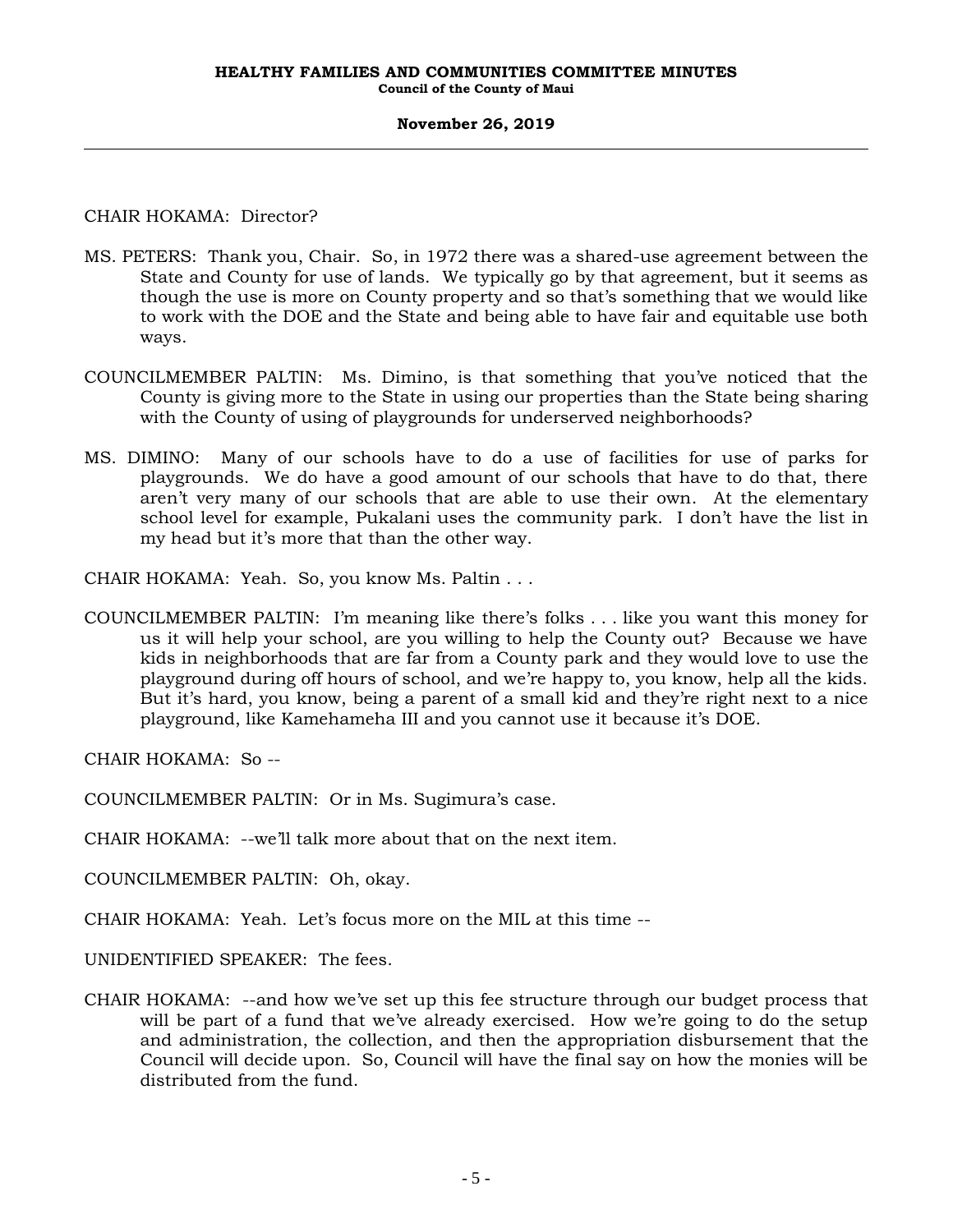- COUNCILMEMBER PALTIN: My final say depends on the shared-use agreement though. I mean I'm not trying to blackmail or anything but I just saying like let's work together if we're going to work together.
- CHAIR HOKAMA: No, and that's fair, yeah. And when we come up on the next item, we can dive a little bit more into it. So, I appreciate those comments already. Ms. Rawlins-Fernandez, any questions right now on the first item?

COUNCILMEMBER RAWLINS-FERNANDEZ: Mahalo, Chair. Not at this time.

CHAIR HOKAMA: Okay --

COUNCILMEMBER RAWLINS-FERNANDEZ: Thank you.

CHAIR HOKAMA: --thank you. Ms. Kama?

COUNCILMEMBER KAMA: No, Chair, not at this time. Thank you.

CHAIR HOKAMA: Okay. And again we take the Superintendent's comment to heart that, you know, the, there is no MIL representative present with us. So, again we'll reach out and ask if they have any comments they would like to share with the Committee before we make any type of consideration for the full Council to move forward with. But then again, members, yeah, the intent we felt wasn't met so we stopped doing it, the way that wasn't working. And now we've come up with a new way to get the revenue, then appropriate it so that in the end our residents' children get the benefit of having at least access to fair competition at the athletic level. So, with that any objections, we'll defer this item at this time?

## **COUNCILMEMBERS VOICED NO OBJECTIONS.** (Excused: KK, MM)

## **ACTION: DEFER PENDING FURTHER DISCUSSION.**

CHAIR HOKAMA: Okay. HFC-23 is going to be deferred.

## **ITEM HFC-33: VIOLATIONS OF COUNTY ORDINANCES AND ADMINISTRATIVE RULES BY SCHOOLS AT COUNTY PARKS FACILITIES** (CC 19-450)

CHAIR HOKAMA: We'll bring up HFC-33. Again this is concerns I've been . . . been brought to my attention regarding various facilities and areas in the County. So, this is potential to . . . consider violations of our ordinances and administrative school [*sic*] regarding the schools at County park facilities. Okay, you know, interesting this is one of the questions that Senator Mercado Kim asked, what does the County do for the State and its departments? Well, I would say, as the Director brought up with the . . . regarding the agreement, the shared-use agreement, and if you look it was signed by Mayor Cravalho and Governor Burns, okay, 1972. Where was the State and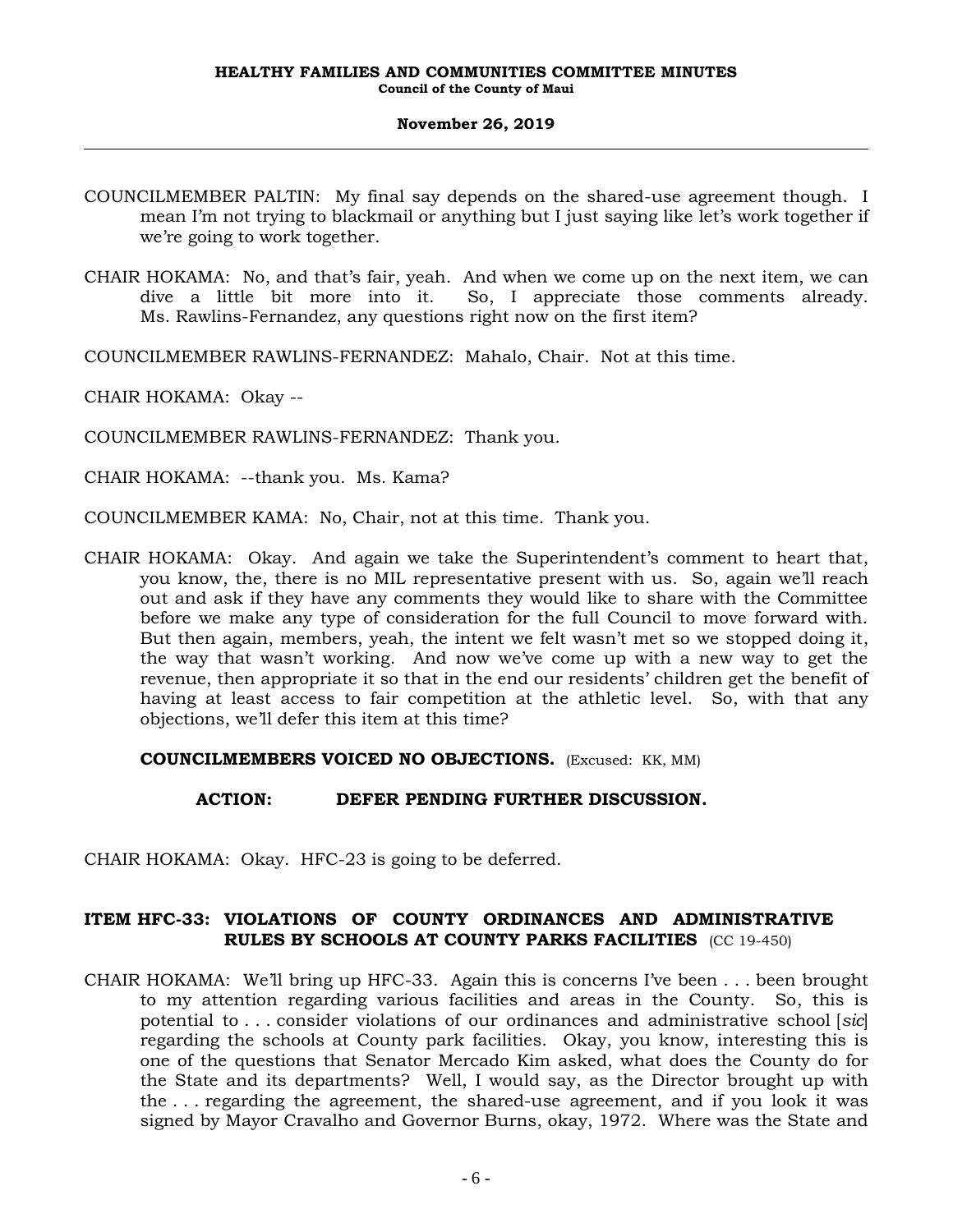#### **HEALTHY FAMILIES AND COMMUNITIES COMMITTEE MINUTES Council of the County of Maui**

#### **November 26, 2019**

the County in 1972? There was a big transition of centralization of schools and healthcare from counties to State. So, mostly all jurisdiction of property was previously under County control. Including the funding and capital improvement . . . costs for said improvements within said County. So, we need to understand where we were at that point in time and why they wrote this agreement because the State wasn't able to provide facilities at that time, only we had facilities. Okay, but I do point out that according to Ms. Paltin she is correct, there is a part that also said use of school property by the Department of Parks and Recreation of the County of Maui. So, that is something that we can discuss. If the parties feel appropriate, we can terminate this agreement and structure a new one that maybe is fair and more current to the current time and situation of what is our jurisdiction of properties, that we have had a lot of transfers. Lanai School, they still sit on County of Maui property that we have been waiting to transfer and the Department has yet to receive. Okay. So, you know, maybe this is one way for us to clean up some of that required real property transactions and get everything lined up properly. Ms. Sugimura, any questions you may want to ask at this time?

- VICE-CHAIR SUGIMURA: 'Cause interesting in that, just kind of historically I think the relationship that we have that supports DOE I believe that it's tied to the Constitution, which I think you worked on, right, or you were a delegate for and the responsibilities as it was designated by you and the body for who has jurisdiction financially over what, right. So, for fees . . . well we have real property tax and fees and services as it relates to the services we provide, like trash or sewer or whatever. And significantly the State has financial jurisdiction over, you know, all the other forms of financing. But the State also . . . I learned this from going to NACo. The first conference that I went to for NACo, I was sitting in this conference session and other councilmembers or commissioners were all worried about how to pay for their schools, their prisons, their hospital, their . . . I mean all of these services that we don't have that other, you know, municipalities in NACo has and we basically benefit by being part of this unusual structure too, right. We have one State structure and then the four counties. But I wonder if it's tied to this agreement that we have with DOE is tied to that structure of this close relationship, which is very unusual from what I saw at NACo, with the other municipalities that were sitting there and these conferences and the subject . . . I mean the sessions and the subject matters were very interesting.
- CHAIR HOKAMA: Yeah. And I would say we have become so unique after the '78 convention, especially with real property and constitutional standing. We cannot be compared to anybody else in the US.
- VICE-CHAIR SUGIMURA: Nobody else has that yeah?
- CHAIR HOKAMA: No. We stand alone. Yeah. Everybody else is either a creature of a state law, although the County is older than the State in most places. But, you know, yeah no one else has our unique standing of constitution. They have statute standing, statutorial standing, which is quite different. Department, do you have any comments regarding this item 33 and any areas of grey that we might want to clean up, whether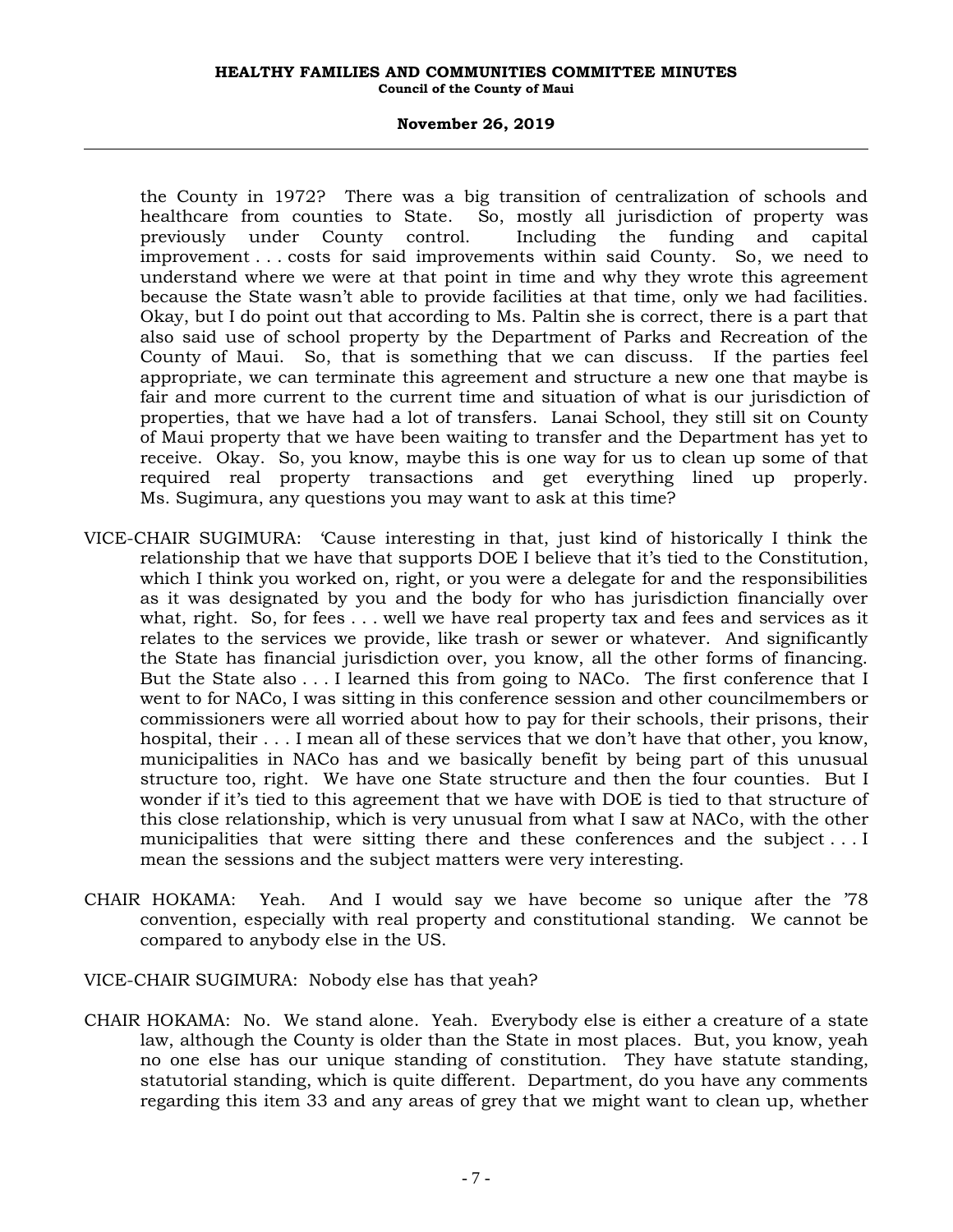it be War Memorial areas and Baldwin High School or any others, Maui High School? Department?

- MS. PETERS: Thank you, Chair. So, we've been finding that it's been quite challenging to monitor our areas that are adjacent to school properties as well as just being able to accommodate the needs of the Department of Education. Although we are working towards a relationship where we are able now to identify that there are other types of needs and uses that may not . . . we may not be able to accommodate every permit request that comes in.
- CHAIR HOKAMA: Okay. Are there other types of issues, you know, are we made aware of either preschool or post-school hours? Are we having issues with the underage issues, whether it be age, general delinquency, trespassing, vandalism?
- MS. PETERS: Yes, Chair. So we did identify that at the . . . especially at the War Memorial complex, after school hours there's a lot of loitering by the students. We are working with the school police officer as well as our park security officers to monitor the area. Although those resources are then being taxed with our park security having to be in front of the gymnasium where we rather them out at our park sites.
- CHAIR HOKAMA: Okay. Ms. Dimino, any comments the district may want to share regarding some concerns or issues?
- MS. DIMINO: Well, we always want to work with you guys to help. I guess I can speak directly to some of the other things and then I'll speak to that. The fire drills with no permit that was one issue, there was . . . that I can address directly with the school and make sure that doesn't happen. That's definitely our responsibility to get those permits. The unauthorized parking at the War Memorial is that after hours, before hours, I mean is that during school hours and that's our personnel? That's a question.

CHAIR HOKAMA: Okay. Department, do you want to respond?

MS. PETERS: Yeah, I going to defer to Lisa Almeida.

CHAIR HOKAMA: Thank you.

- MS. ALMEIDA: It's during school hours and we believe it's actually students.
- MS. DIMINO: Okay.
- MS. ALMEIDA: Yeah.
- MS. DIMINO: I can address that with the school. Coaches parking late at night behind War Memorial Gym in no-parking zones, we can address that. Project Graduation set up many items not agreed to, we can address that. As far as the students loitering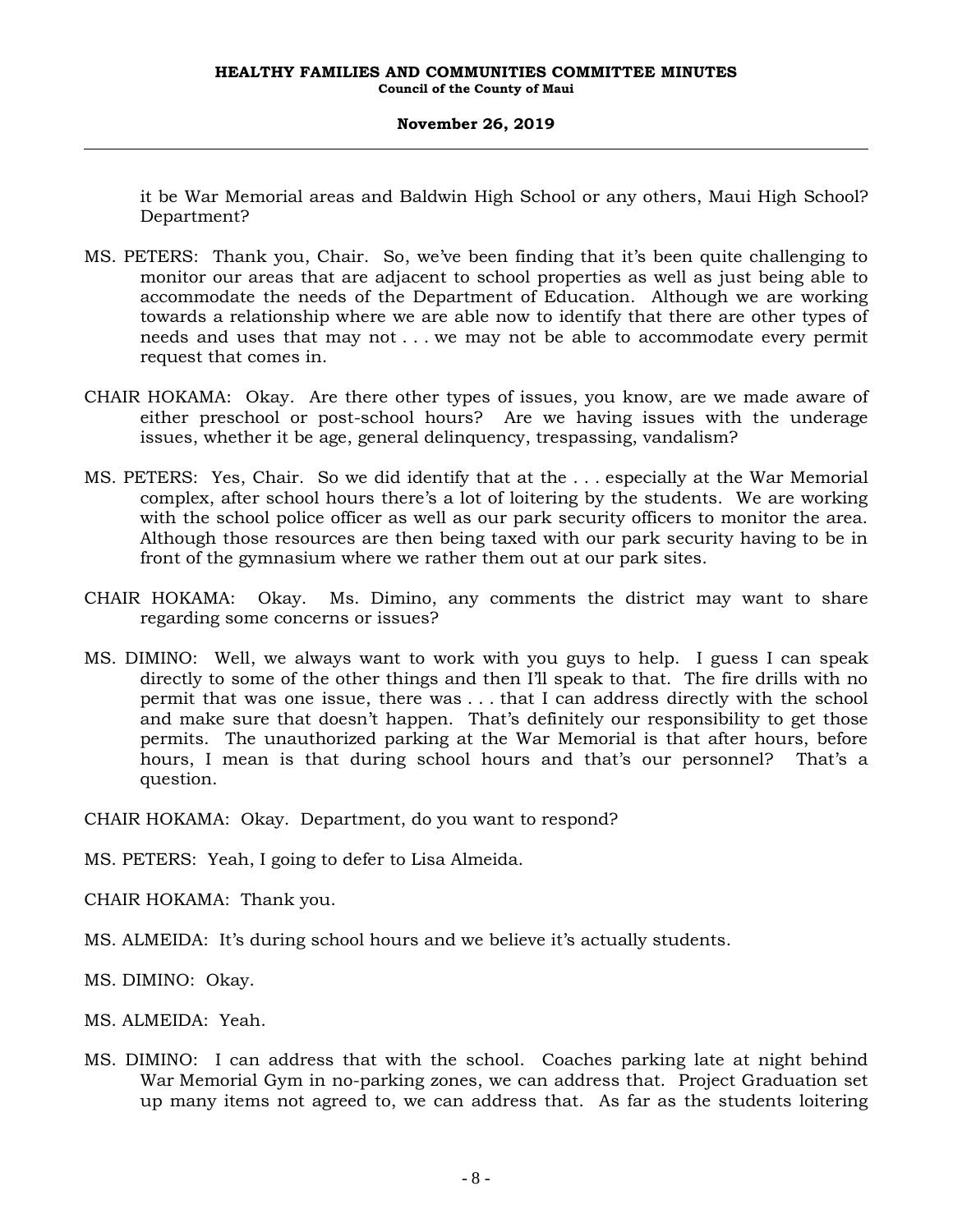after school . . . I'm not a big techie. So, I guess I'm a little bit confused is that a public area the War Memorial?

- CHAIR HOKAMA: Department?
- MS. PETERS: Chair? Yes, you are correct.
- MS. DIMINO: To work with you on that I'm just not sure what your expectation is for us at that point when it is after-school hours.
- COUNCILMEMBER PALTIN: Chair, point of information.
- CHAIR HOKAMA: Okay. Ms. Paltin?
- COUNCILMEMBER PALTIN: We don't have any of this information on the Granicus. We don't know what the violations are, we don't know . . . we don't have the shared-use agreement. There's just the referral to the Committee so there's no . . . we don't know what they're talking about.
- CHAIR HOKAMA: Okay. We'll make some copies for you. All I can tell you is that the Department this afternoon just made me aware that they have a copy of this agreement that you just mentioned. But everything else is again just coming out of this open discussion. So, even your Chair doesn't have this in writing.

COUNCILMEMBER PALTIN: Oh.

CHAIR HOKAMA: Yeah.

- MS. DIMINO: So, just an FYI . . .
- COUNCILMEMBER PALTIN: So, they may as well just talk to each other because--
- MS. DIMINO: Well, so . . .

COUNCILMEMBER PALTIN: --then why we're here.

MS. DIMINO: So . . .

- CHAIR HOKAMA: Your Chair brought this up because nothing moves unless someone kicks the butt. So, your Chair is doing exactly that. We're going to address it and make some decisions. I want this cleaned up, I'm tired of hearing the complaints. Ms. Dimino?
- MS. DIMINO: So, just so you know I was presented with this letter. I didn't understand I was coming to a hearing or any decisions were going to be made --

CHAIR HOKAMA: No, we're not making any decisions today.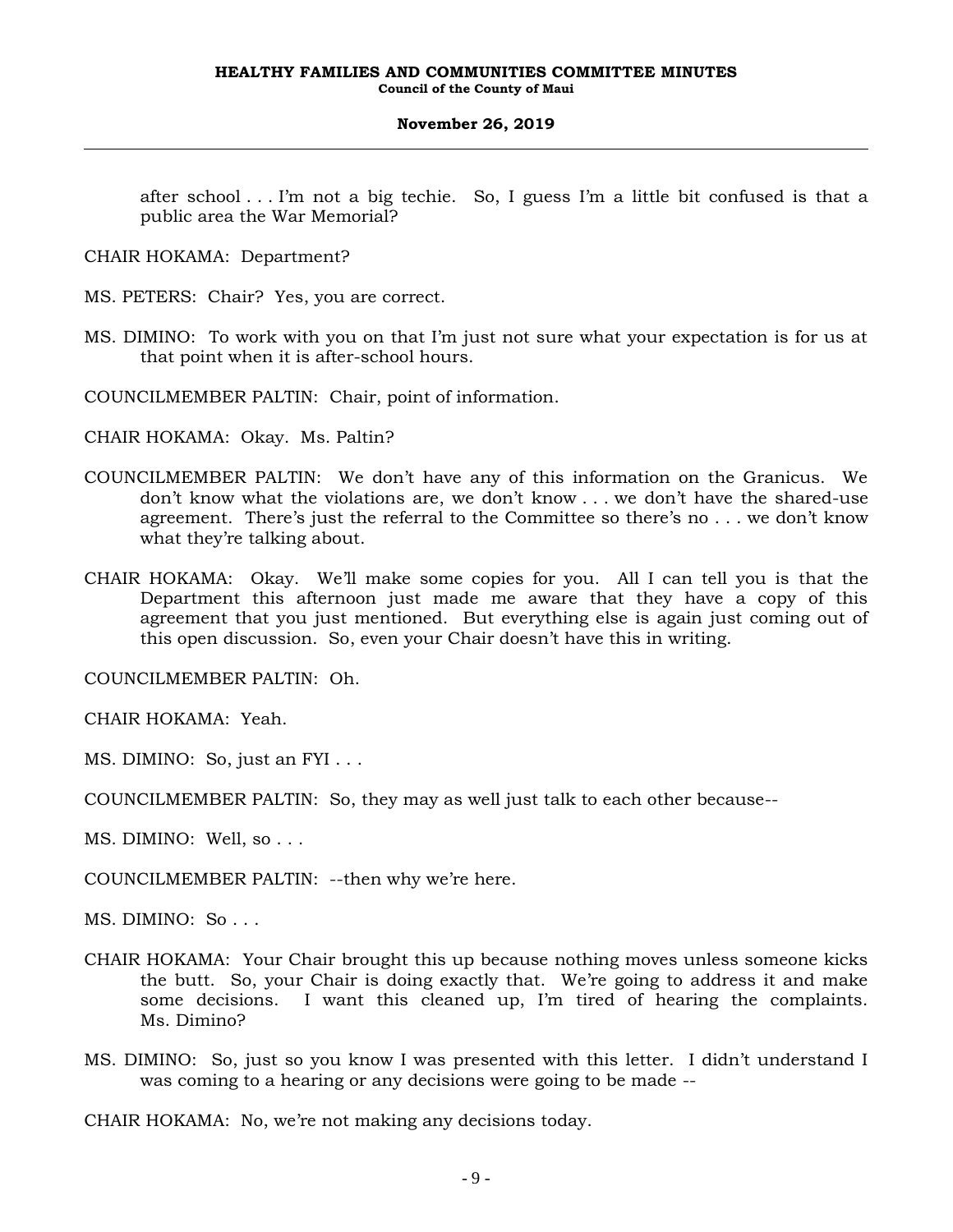- MS. DIMINO: --today or facilities were going to be discussed. I was prepared to speak to these and ask questions about some of them. That's all I'm prepared to do.
- CHAIR HOKAMA: And we appreciate it, and again the Chair has stated there will be no decisions made. We're here to see if we are going to make any recommendations and adjustments. Okay. We're not there yet. We're not there yet. I'm going to ask Officer Wallwork to come down and give us a perspective from our Police Department about any concerns regarding our facilities and any issues as it regards to school activities. Sergeant, thanks for being with us.
- MR. WALLWORK: . . .*(inaudible)*. . .
- CHAIR HOKAMA: Yeah. Right there.
- MR. WALLWORK: Oh. My name's Aylett Wallwork. I looked up some of the . . . I mean cases from 2010 to now and I don't have very many issues with the school as far as parking. If the park rangers have found any issues, they haven't reported it to us. They have their own means of entering their citations, so I don't have a record of it.
- CHAIR HOKAMA: Okay. As far as under the school resource SRO program we fund there hasn't been any concerns or issues that you've been made aware of, Sergeant?
- MR. WALLWORK: Not regarding the property and issues between the County and State.

CHAIR HOKAMA: Okay. Parking or anything else?

- MR. WALLWORK: That would be handled by Officer Laga, who's the school's resource officer, and those are logged in like on the school property. Now, I was looking up . . . I was trying to look up information regarding 700 Halia Nakoa, in that area and we don't have very many issues. I mean in the last 10 years there's 43 issues but none of them have to do directly to the school.
- CHAIR HOKAMA: Okay. Okay, very good. So, Members, any questions you would like to ask the Sergeant Wallwork from our Police Department? Anyone has a question? Ms. Paltin?
- COUNCILMEMBER PALTIN: Thank you, Chair. Thank you, Sergeant, for being here. I just was wondering in your opinion is it helpful that the DOE students are right next to the War Memorial complex for the benefit of the society?
- MR. WALLWORK: I'm sorry could you repeat that please?
- COUNCILMEMBER PALTIN: If the County were to stop the school from using our facilities do you think those numbers would go up?
- MR. WALLWORK: You talking about any type of violation?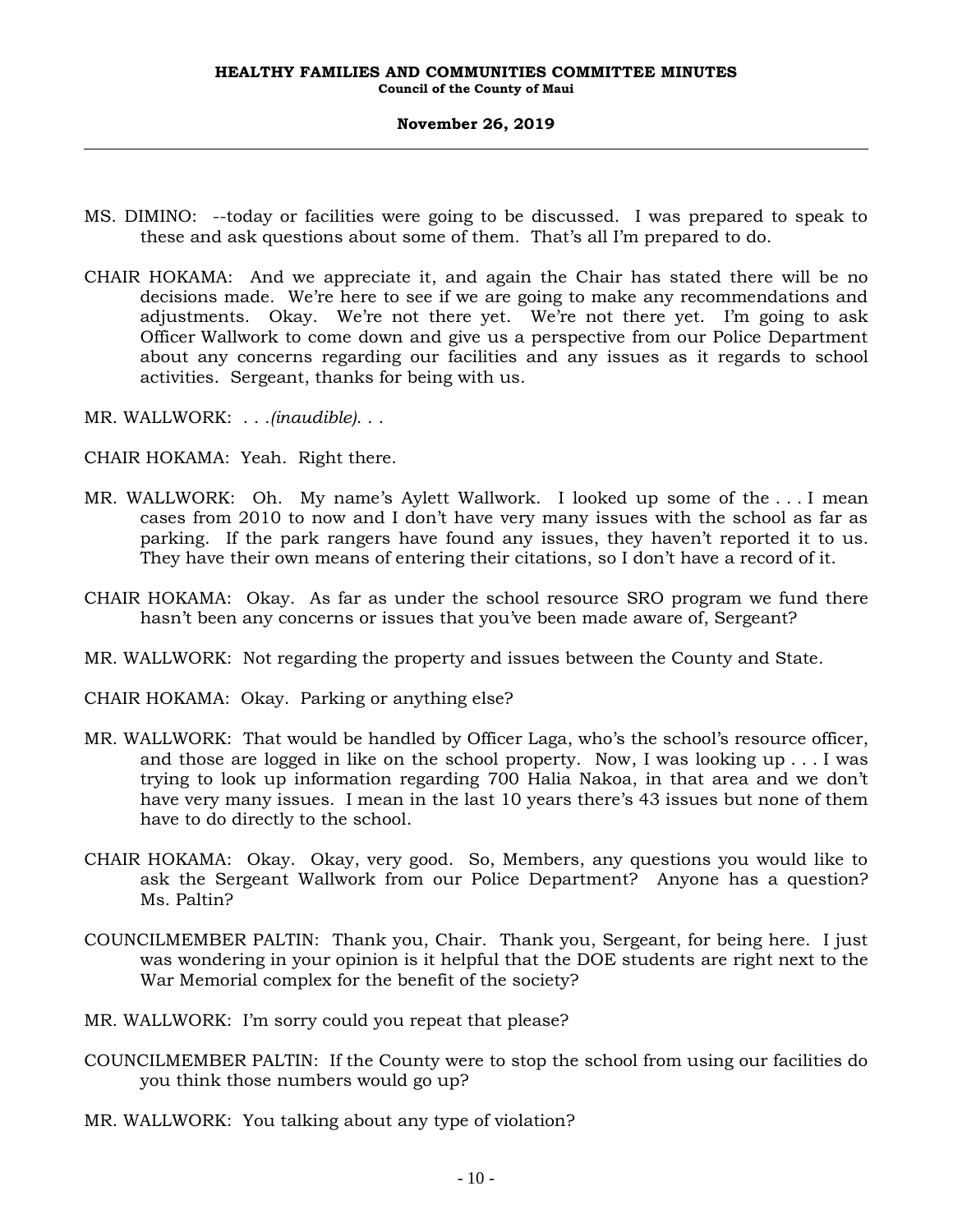COUNCILMEMBER PALTIN: Yeah, if the County . . .

- MR. WALLWORK: Well, I don't think it would go up, it would stay around the same because the kids are still going to be kids and they're going to go from the school down to the County property.
- COUNCILMEMBER PALTIN: If we were to not allow them to use the swimming pools and the fields as part of their school curriculum you think it would be the same?
- MR. WALLWORK: Oh. That is . . . that is nothing for me as far as you guys taking away facilities from the State that is not in my realm. But if you're talking about after-school hours it's kind of hard to control where kids are going to go. So, that would stay the same.

COUNCILMEMBER PALTIN: Thank you.

- CHAIR HOKAMA: Okay. Anyone else would like to ask a question for the Department? Okay. Any questions anyone would like to share with the Education Superintendent, District Superintendent? Ms. Paltin?
- COUNCILMEMBER PALTIN: I just was wondering how you thought that there could be better communication between the County and the State and how we can work more better together for the benefit of all the kids in our County.
- MS. DIMINO: I've never had any concerns about the communication that we've had. I mean we work very closely with the SROs; they are a huge support to us. We've worked very closely with these ladies behind me. So, really the communication for me would be more things like this and what this is about. As far as our day-to-day operations, understanding the processes as new administration comes in and things change that's always helpful. I mean we've had a transition this year and that impacted everybody, but we all get that because we all have transition. So, we'll get on board, we just need to know what those new procedures will be, that's all.
- COUNCILMEMBER PALTIN: And then for moving forward how would be the best way to get so that our community, our County kids can use State DOE playgrounds if there isn't a County playground close by and there is a State DOE playground close by within say like walking distance?
- MS. DIMINO: That's something I would have to research for you. I can't answer that, we're managers of the State property, we're not the owners of the State property. So, I would have to research that.

COUNCILMEMBER PALTIN: Who's the owner of the State property?

MS. DIMINO: The State. Either the Department itself or the State.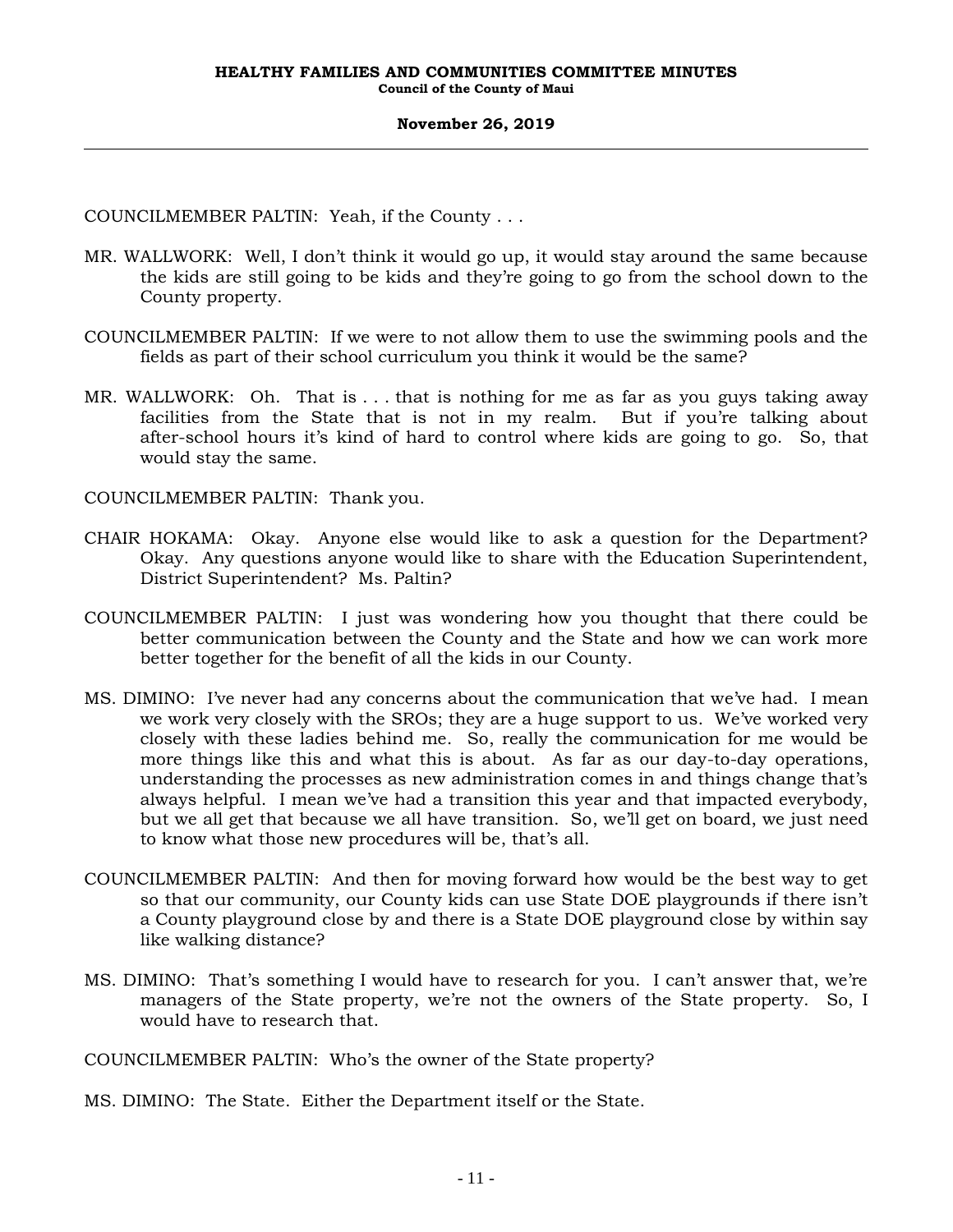### COUNCILMEMBER PALTIN: Or we the people?

MS. DIMINO: Right. But just like the County has procedures for use of facilities so do the schools so we have to follow those same procedures.

COUNCILMEMBER PALTIN: Thank you.

- CHAIR HOKAMA: Okay. Thank you. As I said the current . . . and again I'll make copies for you. But what I got is at the end of the long list of those that recommend execution, it was between the Mayor and the Governor. That's the last two people who signed the agreement. The Mayor and the Governor. Anyone else has a question they would like to pose on this one? Okay, Ms. Director, any comments you want to share?
- MS. PETERS: Thank you, Chair. We'd just like to continue to re-evaluate that shared-use agreement and like Councilmember Paltin mentioned to be able to have a more equitable use of State property and whether it be playgrounds, gymnasiums. And we know that there are youth programs on DOE property and there's a Maui Youth Basketball League on the Maui High outdoor courts. And then also just, you know there is . . . we do work well with the DOE when it's time for an emergency and we need sheltering. So, the first line of shelter is at the DOE properties.

CHAIR HOKAMA: Okay. So, what I'm going to ask is a couple things, we'll defer this item.

COUNCILMEMBER KAMA: Chair?

COUNCILMEMBER RAWLINS-FERNANDEZ: Chair?

CHAIR HOKAMA: Ms. Kama?

COUNCILMEMBER RAWLINS-FERNANDEZ: Oh.

CHAIR HOKAMA: I'm sorry, yes, Ms. Kama?

COUNCILMEMBER KAMA: Thank you. The next time we have a discussion on this I think would be helpful if we had a listing of all the schools and all the adjacent properties that concerning. And also what are the other County properties that we have or State properties that we would like to be able to entertain usage of.

CHAIR HOKAMA: Okay. Very good.

COUNCILMEMBER KAMA: Thank you, Chair.

CHAIR HOKAMA: Any other . . . Ms. Rawlins-Fernandez?

COUNCILMEMBER RAWLINS-FERNANDEZ: Mahalo, Chair. I guess my question is for Director Peters.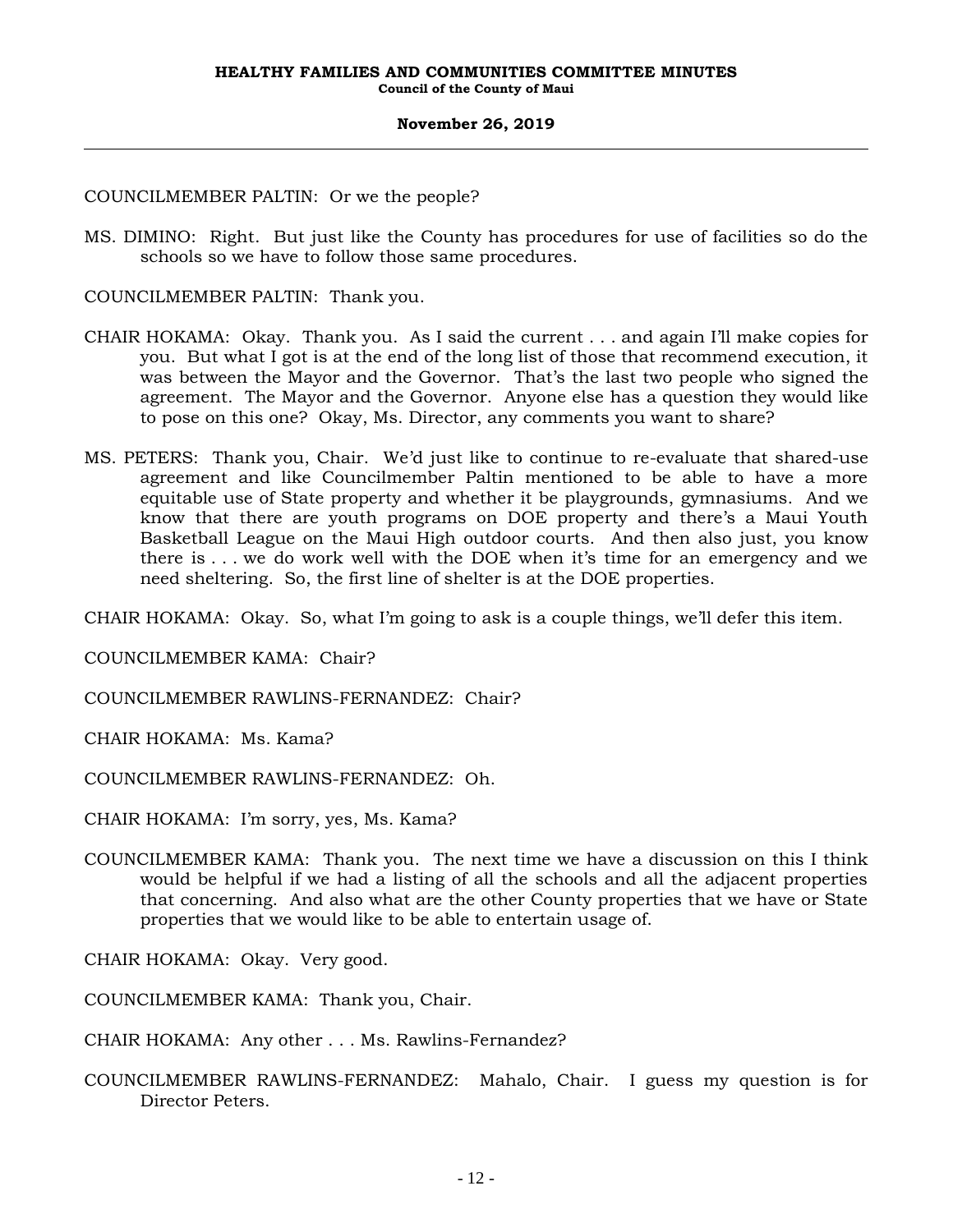CHAIR HOKAMA: Okay.

COUNCILMEMBER RAWLINS-FERNANDEZ: So, similar to what Member Paltin asked the Superintendent, what have been the challenges that you've been experiencing in communications with DOE?

CHAIR HOKAMA: Director?

- MS. PETERS: Thank you, Chairs. Thank you for that question, Councilmember. So, we've been challenged sometimes with the principals in getting . . . and I guess the biggest challenge is at the War Memorial complex after school hours. So, about I would say when it got really bad maybe three months ago, we had a discussion with the interim principal at that time. I was able to get the school resource officer on site and then were able to mitigate what's going on. So, so far it's been working. We want to continue and be able to continue that dialogue with the schools and also try and get a better idea of the impacts that we're having and as well as what we can get from the schools or maybe relieve some of our resources. So, parking is another issue, we're always . . . the schools are always looking for extra parking and we're always willing to provide a permit provided we don't have an event going on. And then we've been asking them to reciprocate that as well. So, with the War Memorial Gym or excuse me the War Memorial Football Stadium parking lot going under major rehabilitation we have reached out to Baldwin High school. And they've been receptive in allowing for activities to take place, which is for our youth, and the MIL programs and be able to utilize their parking similar in the areas where they do have for fair parking in their parking lots and behind of the school. So, we're going to be working very closely with the DOE with that large project and it impacting graduation as well as the MIL sporting events.
- COUNCILMEMBER RAWLINS-FERNANDEZ: Mahalo, Director. Would you be able to share with us what's going on at the War Memorial Stadium?
- MS. PETERS: Chair? So, funding was appropriated in Fiscal Year '20 for the renovation or rehabilitation of the parking lot. So we have to take it  $\dots$
- COUNCILMEMBER RAWLINS-FERNANDEZ: I mean when it got . . . three months ago you said that there was a problem that was kind of happening.
- MS. PETERS: Oh, okay. So, I'm sorry that was in front of the War Memorial Gym --
- COUNCILMEMBER RAWLINS-FERNANDEZ: Oh, the gym, sorry.
- MS. PETERS: --so we were having the students come after school hours. We know that both the County and DOE are taxed with having to control that, so we met with the school to see how they could better assist us in having the SRO come down more and then our staff having to control these students. So, it's basically loitering in front of the gym and, you know, they're going into the gym. We have the War Memorial that's in front of there with that . . . that should be a more reverent area that we would like the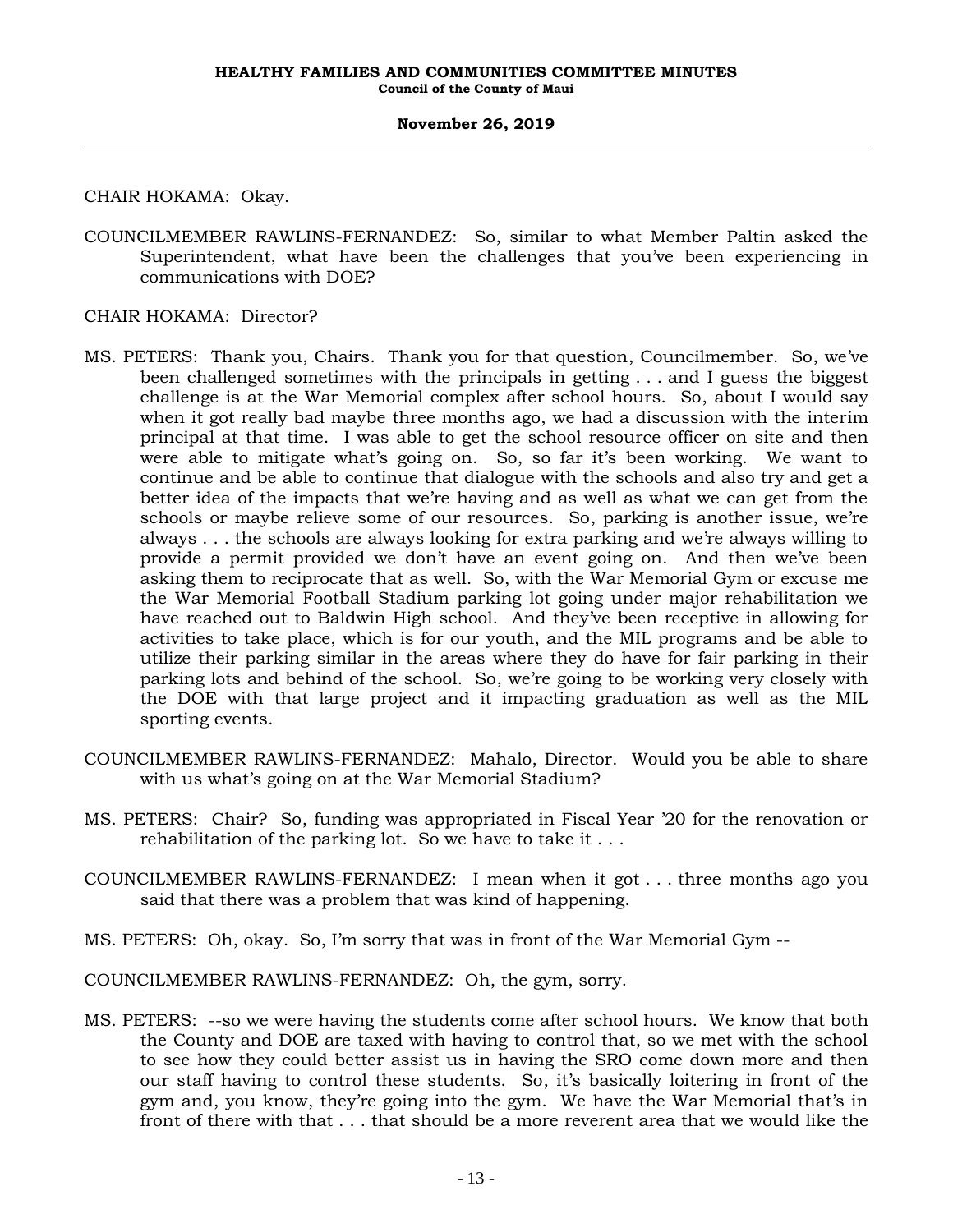kids not throwing balls around in front of there. So, just after school hours, right after school while waiting for parents to pick them up but it's been addressed. We did call the interim principal and school resource officer and so . . . and then I can . . . I'll defer a little bit to Lisa and then she can give you some information that our Park's security officers are recognizing right now.

MS. ALMEIDA: Hi, yes thank you, Chair. So, just we have staff out there from either 1:30 or two o'clock to four o'clock every afternoon. And so, the point is to encourage students to either get picked up on school property or to move along if they have afterschool activities. I think when they were just gathering without any supervision it was causing disruptions, so sometimes it would be just normal teenage activity such as fights or negative interactions with actually our staff. So, that's what escalated it and that was when we had to take further action.

COUNCILMEMBER RAWLINS-FERNANDEZ: Mahalo. Mahalo, Chair.

- CHAIR HOKAMA: Okay, thank you. Any other questions? Okay, so we are going to one, so you know defer this. We are going to prepare a, by district, a list of County properties that have joint use especially with DOE. And hopefully we can show you a parcel map, so you know the parameters and its proximity to either abutting or adjacent, whether it be to the DOE requirements, any current issues or potential issues. Okay. So, I haven't been there for a month but for me one of the concerns that I have is how Baldwin did their repaving and its impact on entry to the County of Maui road and property. Okay. So, you cannot make the turn unless you go onto the school, so I don't know whose brilliant engineer that was but again yeah, we need to . . . this will help us just get things done maybe done a little better, yeah. Everyone will understand it's their responsibilities. So, we'll present that and then see if we want to make some recommendations, but we will be in consultation with the Superintendent and her appropriate people so that we can get their recommendations also to take into consideration on how to make this work better for us. Any other thing? Ms. Paltin?
- COUNCILMEMBER PALTIN: Thank you, Chair. I was wondering if we could also get a copy of the 1972 --

CHAIR HOKAMA: Yes.

- COUNCILMEMBER PALTIN: --shared . . .
- CHAIR HOKAMA: Yes, I will ensure that all of you get a copy --

COUNCILMEMBER PALTIN: Thank you.

CHAIR HOKAMA: --from the Committee Staff. Yeah, we'll share, whatever communications I have you will have a copy of. Okay.

VICE-CHAIR SUGIMURA: So, Chair?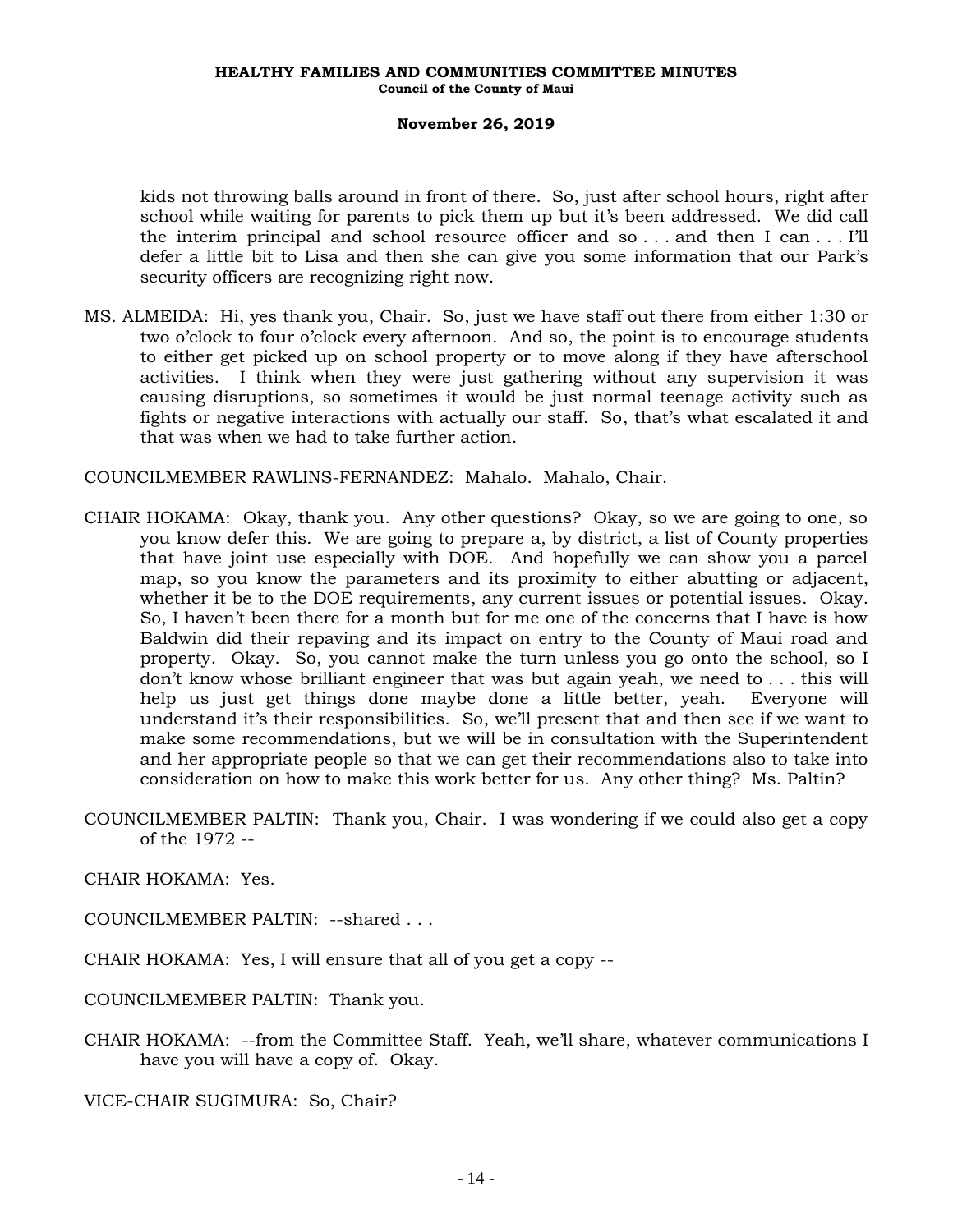**Council of the County of Maui** 

#### **November 26, 2019**

## CHAIR HOKAMA: Yes, Ms. Sugimura?

VICE-CHAIR SUGIMURA: Your point that you just made about Baldwin High School when you come out of the gym and the way the new parking lot is, you have to go into Baldwin High School before you go onto Kaahumanu. I know Representative Troy Hashimoto already talked to DAGS or whoever is in charge of that parking lot because it came up earlier. I was talking to him and he mentioned that too so--

CHAIR HOKAMA: Thank you.

VICE-CHAIR SUGIMURA: --it is ... yeah.

CHAIR HOKAMA: I know. What can you say?

VICE-CHAIR SUGIMURA: Oversight on that.

- CHAIR HOKAMA: Okay. Department, anything else you want us to consider prior to the next meeting?
- MS. PETERS: Chair, no, I think the shared-use agreement would be a great start if we can revisit that agreement. And then also like Councilmember Kama mentioned that we can get the parcels all in check and see where the adjacent properties are.
- CHAIR HOKAMA: Yeah, so whether it be Hana, Molokai, yeah, West Maui, South Maui. Okay, any other questions, members? Great, thank you for a very efficient meeting. We'll defer this item with no objections.

### **COUNCILMEMBERS VOICED NO OBJECTIONS.** (Excused: KK, MM)

## **ACTION: DEFER PENDING FURTHER DISCUSSION.**

CHAIR HOKAMA: So ordered. Okay, with no further business we are adjourned.  $.$  .  $(gavel)$ . . .

**ADJOURN:** 2:15 p.m.

APPROVED:

~~ Healthy Families and Communities

Committee

hfc:min: 191126:aj Transcribed by: Ashley Joan